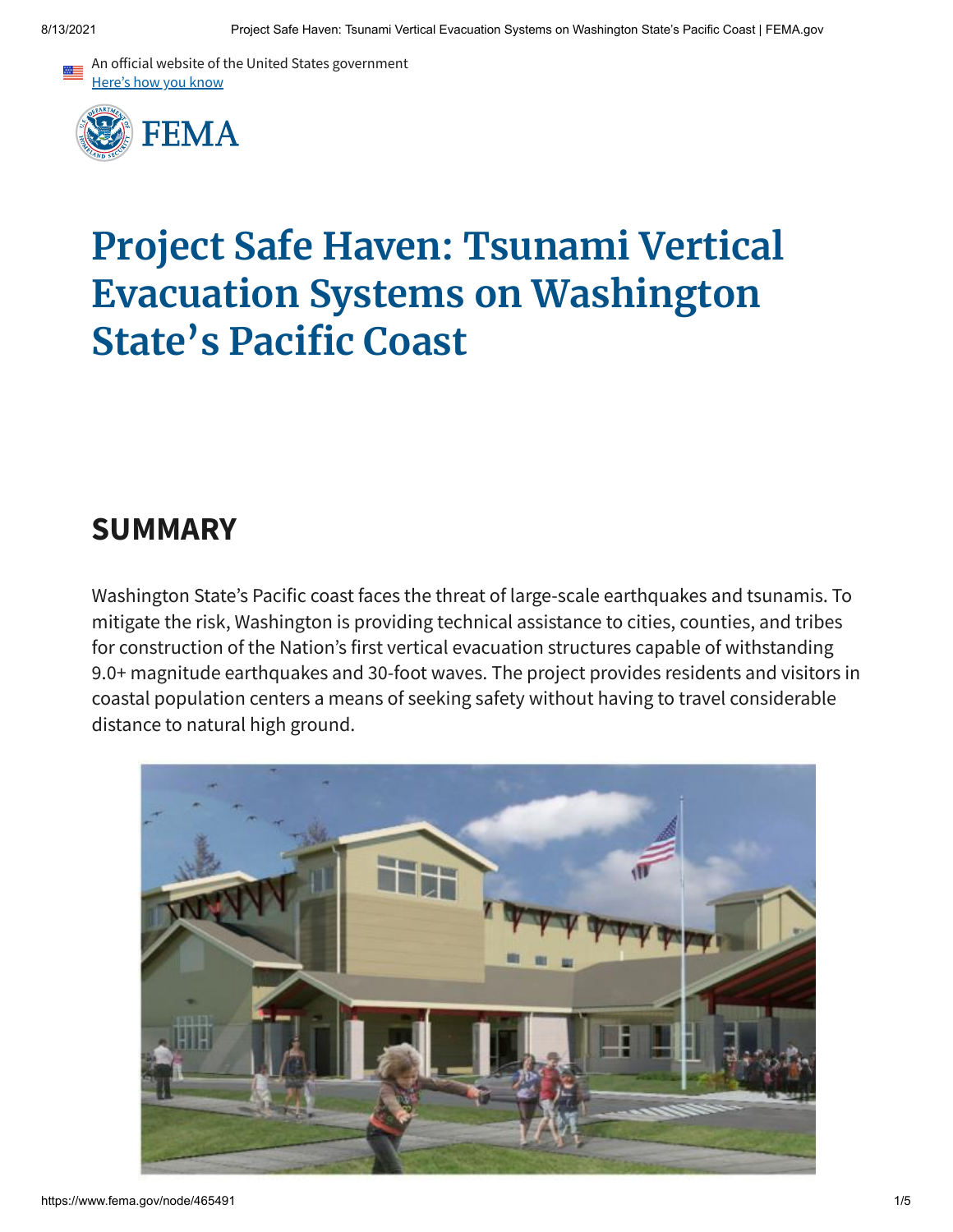**Figure 1:** Ocosta Elementary School in Westport, WA will double as a vertical evacuation structure.

## **DESCRIPTION**

In 2008, a Federal Emergency Management Agency (FEMA) report<sup>1</sup> ranked Washington's risk of economic loss from a devastating earthquake as 2nd nationally behind California. Coastal Washington faces the risk of tsunamis from local offshore earthquakes and massive quakes originating from as far away as Alaska, Japan, and Chile. The death toll from such an event could rival recent earthquake and tsunami combinations around the Pacific, such as the events that killed 15,885 in Japan (2011). Traditional over-land evacuation routes to high ground require residents to drive an average of 30+ minutes to safety; however, tsunami warnings may leave residents as few as 15 minutes to seek shelter. Given the speed with which tsunamis can reach land, Washington's coastal residents need a faster way of reaching high ground.

After witnessing the devastation of other Pacific earthquakes, Washington's Emergency Management Division (EMD) created *Project Safe Haven* to increase the resilience of coastal communities to large-scale tsunamis. This community-based project is a collaborative effort between EMD, FEMA, University of Washington, National Oceanographic and Atmospheric Association (NOAA), United States Geological Survey (USGS), Washington Department of Natural Resources, and local and tribal communities. The goal of the project is to build artificial high-ground through vertical evacuation structures that coastal residents can reach before a tsunami strikes. The planned structures will consist of berms, towers, and raised platforms located in city centers and populated areas. The evacuation structures are intended to meet three criteria:

- Compliance with FEMA guidance "*Guidelines for Design of Structures for Vertical* Evacuation from Tsunamis" (FEMA P646) and the recommendations of the "Resilient Washington State" report (2012) to improve state resilience to earthquake and tsunami hazards within the next 50 years.
- Located within a 15 minute walk of population centers, with a high priority placed on providing ease of access for children, individuals with disabilities, and the elderly.
- Substantial involvement of the community in the planning process and selection of evacuation structure. During town hall meetings, residents voted on their favorite designs and consistently voiced a desire for structures to have multiple uses, including city parks, nature observation towers, and parking garages.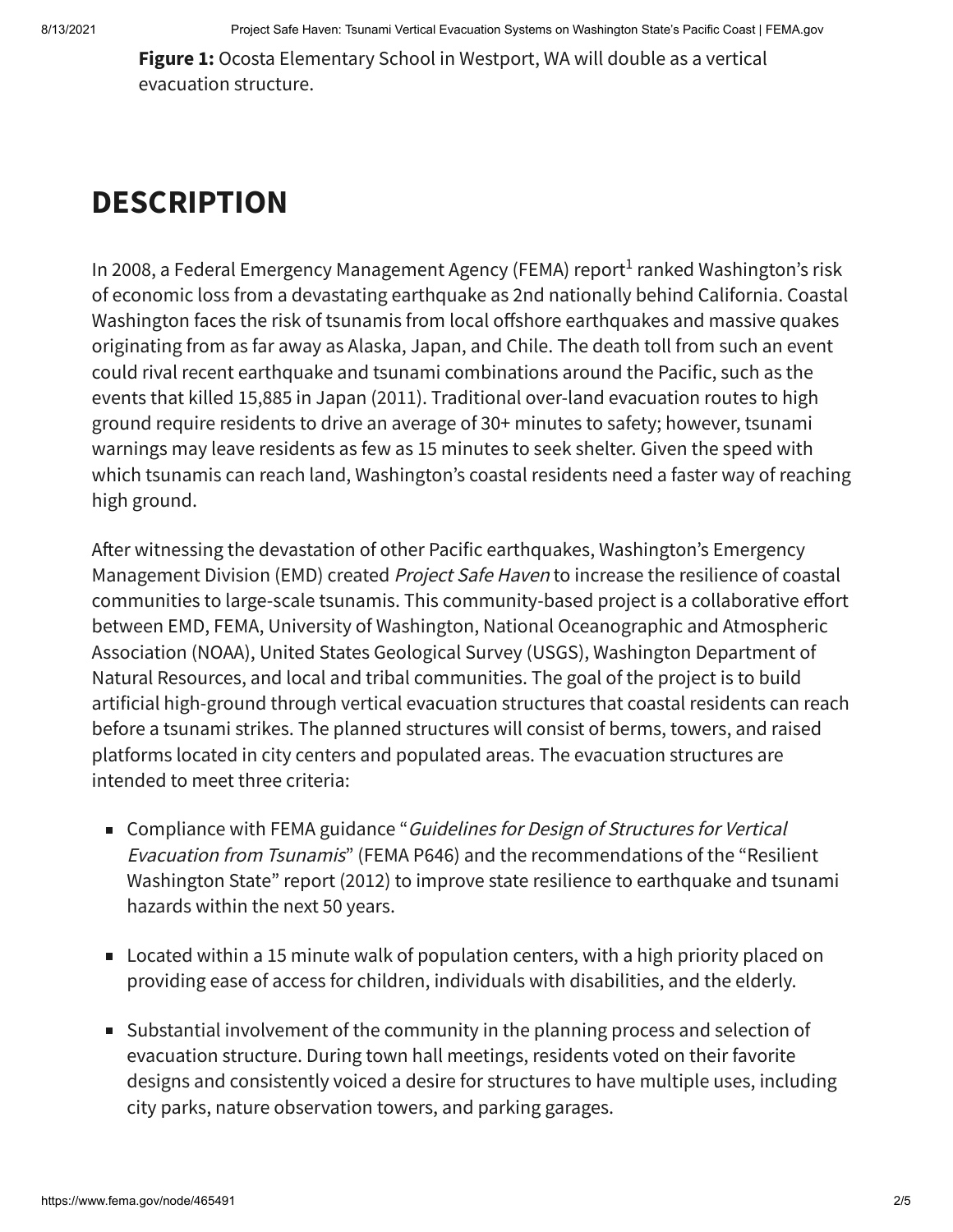



Washington will begin construction on the first Project Safe Haven structure in 2014 at Ocosta Elementary School in Westport, WA. The school approved renovations that include a tsunami evacuation refuge with capacity for approximately 700 persons. This refuge will be the first vertical evacuation structure in the United States. Construction of a safe haven berm behind Long Beach Elementary School in Long Beach, WA with capacity for 600 evacuees is currently in the FEMA environmental review process. Over 43 structures are proposed for construction across coastal Washington and will collectively provide safe haven for more than 18,450 people and cost approximately \$40 million. In addition, EMD expects the vertical evacuation structure will contribute to the economic well-being and quality of life for residents of coastal Washington because of their multi-use applications, such as parking garages, nature observation platforms, and urban green spaces.

### **INVESTMENT INFORMATION**

EMD used a four-year, \$320,000 grant from NOAA to support conceptual design, preliminary engineering, and cost estimations for Project Safe Haven. The towns of Westport and Long Beach have applied for FEMA's Hazard Mitigation Grant Program funding to partially fund the proposed structures. EMD and its local and tribal stakeholders continue to seek partnerships with private developers as a means to fund future structures.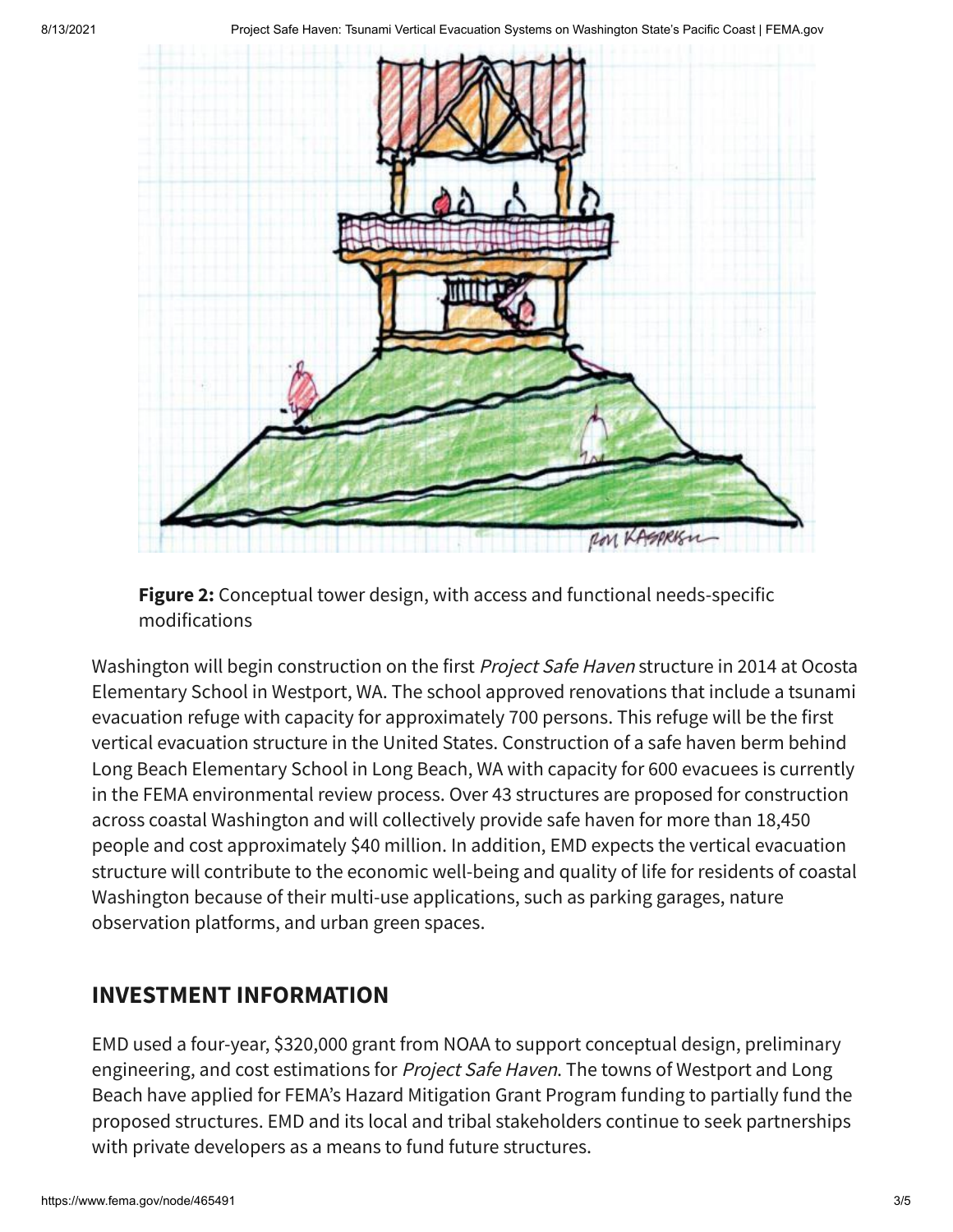#### **REFERENCES**

Description of Safe Haven projects in Grays Harbor County, WA [http://www.crew.org/sites/default/files/GHCoFinal\\_small.pdf](http://www.crew.org/sites/default/files/GHCoFinal_small.pdf)

FEMA 366 "Estimated Annualized Earthquake Losses for the United States" (2008) http://www.fema.gov/media-library-data/20130726-1627-20490-0934/fema366b.pdf

FEMA P646 "Design Guide for Vertical Evacuation Structures" http://www.fema.gov/media-library-data/20130726-1641-20490-9063/femap646.pdf

Ocosta Elementary School Becomes Site of Nation's First Vertical Evacuation Structure https://www.oregonlive.com/pacific-northwest[news/2014/05/school\\_on\\_washington\\_coast\\_bui.html](https://www.oregonlive.com/pacific-northwest-news/2014/05/school_on_washington_coast_bui.html)

Project Safe Haven 2014 Annual Report <http://nws.weather.gov/nthmp/2014annualmeeting/VerticalEvacUpdate.pdf>

"Resilient Washington State" Report [http://www.emd.wa.gov/about/documents/SSC\\_DRAFTRWS\\_policydoc\\_11-12-2012.pdf](http://www.emd.wa.gov/about/documents/SSC_DRAFTRWS_policydoc_11-12-2012.pdf)

<sup>1</sup> United States. Federal Emergency Management Agency. FEMA 366: Estimated Annualized Earthquake Losses for the United States. Washington, DC. 2008.

#### **Tags:**



Last updated February 11, 2021

[Accessibility](https://www.fema.gov/accessibility) [Accountability](https://www.fema.gov/about/reports-and-data/annual-reports) [Careers](https://www.fema.gov/careers) [Contact](https://www.fema.gov/about/contact) Us [FOIA](https://www.fema.gov/foia) [Glossary](https://www.fema.gov/about/glossary) No [FEAR](https://www.fema.gov/about/organization/equal-rights/no-fear-act) Act [Plug-Ins](https://www.fema.gov/about/website-information/plug-ins) [Privacy](https://www.fema.gov/about/privacy-policy) Report [Disaster](https://www.fema.gov/about/organization/security/disaster-fraud) Fraud Website [Information](https://www.fema.gov/about/website-information) [DHS.gov](https://dhs.gov/) [USA.gov](https://usa.gov/) **[Inspector](https://www.oig.dhs.gov/) General**